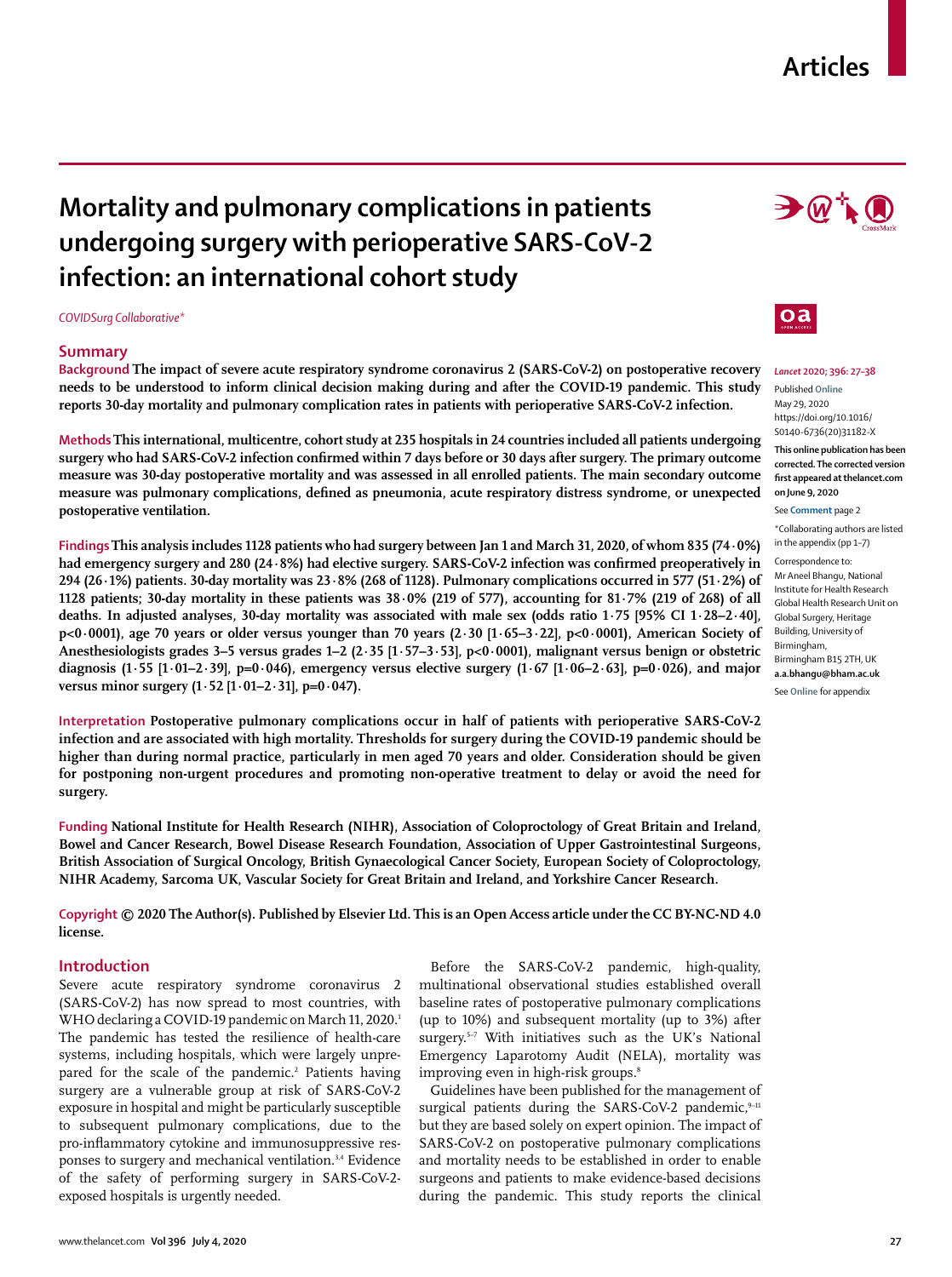#### **Research in context**

#### **Evidence before this study**

We searched PubMed and Embase on March 15, 2020, for studies reporting on surgical patients during the severe acute respiratory syndrome coronavirus 2 (SARS-CoV-2) pandemic. We used the search terms "COVID-19", "SARS-CoV-2", "coronavirus", and "pandemic", in combination with "surgery", and applied no language or date restrictions. We identified 13 articles (12 from China and one from Singapore), all of which provided clinical guidance, with none reporting patient-level outcomes.

## **Added value of this study**

This international, observational, cohort study provides crossspecialty, patient-level outcomes data for patients who had surgery and acquired perioperative SARS-CoV-2 infection. 1128 patients were included across 24 countries. Overall 30-day mortality was 23·8% (268 of 1128 patients). Pulmonary complications occurred in 577 (51·2%) patients; these patients accounted for 82·6% (219 of 265) of all deaths. Independent risk factors for mortality were male sex, age 70 years or older,

outcomes of patients who had surgery with perioperative SARS-CoV-2 infection, including the impact of pulmonary complications.

## **Methods**

## **Study design**

We did an international, multicentre, observational cohort study in patients with SARS-CoV-2 infection who had surgery at 235 hospitals in 24 countries (appendix p 10). Data release and ethical considerations were discussed with an independent data monitoring and ethics committee. We collected only routine, anonymised data with no change to clinical care pathways. In the UK, the study was registered at each site as either a clinical audit or service evaluation; at the lead centre (University Hospital Birmingham) it was approved as clinical audit, with registration CARMS-15986. In other countries, local principal investigators were responsible for contacting competent research ethics committees to obtain local or national approvals in line with applicable regulations, as well as seeking approvals from data protection officers. In some participating hospitals, informed patient consent was taken, whereas in other countries the requirement for patient consent was waived by local research ethics committees.

#### **Participants**

Each participating hospital included all patients undergoing surgery who had SARS-CoV-2 infection diagnosed within 7 days before or 30 days after surgery. Surgery was defined as any procedure done by a surgeon in an operating theatre under general, regional, or local anaesthesia. Patients undergoing surgery for any American Society of Anesthesiologists grades 3–5, surgery for malignant disease, emergency surgery, and major surgery.

### **Implications of all the available evidence**

Postoperative pulmonary complications occur in half of patients with perioperative SARS-CoV-2 infection and are associated with high mortality. These pulmonary complication and mortality rates are greater than those reported for even the highest-risk patients before the pandemic. Thresholds for surgery during the SARS-CoV-2 pandemic should be higher than during normal practice; men aged 70 years and older who have emergency or major elective surgery are at particularly high risk of mortality. Consideration should be given for postponing non-critical procedures and promoting non-operative treatment to delay or avoid the need for surgery. When hospitals recommence routine surgery, this will be in hospital environments that remain exposed to SARS-CoV-2, so strategies should be developed to reduce in-hospital SARS-CoV-2 transmission and mitigate the risk of postoperative complications.

indication were eligible, including benign disease, cancer, trauma, and obstetrics. The study included children and adults, but individual hospitals had the option to apply local age cutoffs, if appropriate. If patients with SARS-CoV-2 infection had multiple operations, the procedure closest to the time of confirmation of SARS-CoV-2 infection was defined as the index procedure.

Participating hospitals prospectively screened patients for eligibility to ensure that all patients fulfilling eligibility criteria were captured. However, the study was initiated after the SARS-CoV-2 pandemic had peaked in some regions, so retrospective data collection was permitted if collaborators were able to identify and include all eligible patients. The importance of working across surgical specialties to identify all eligible patients was highlighted in site training, because incomplete case ascertainment could introduce bias, if patients with less severe disease were missed. Site investigators were provided with a range of written materials setting out possible strategies to capture consecutive eligible patients. In addition, investigators were invited to join social media groups and teleconferences for the purpose of troubleshooting site-specific recruitment issues and shared learning.

## **Procedures**

Laboratory testing for SARS-CoV-2 infection was based on viral RNA detection by quantitative RT-PCR. Sampling, including nasal swabs or bronchoalveolar lavage, and analyses were done according to individual hospital protocols.

As quantitative RT-PCR testing was not available at all participating hospitals, patients were also included based on either clinical or radiological findings. Clinical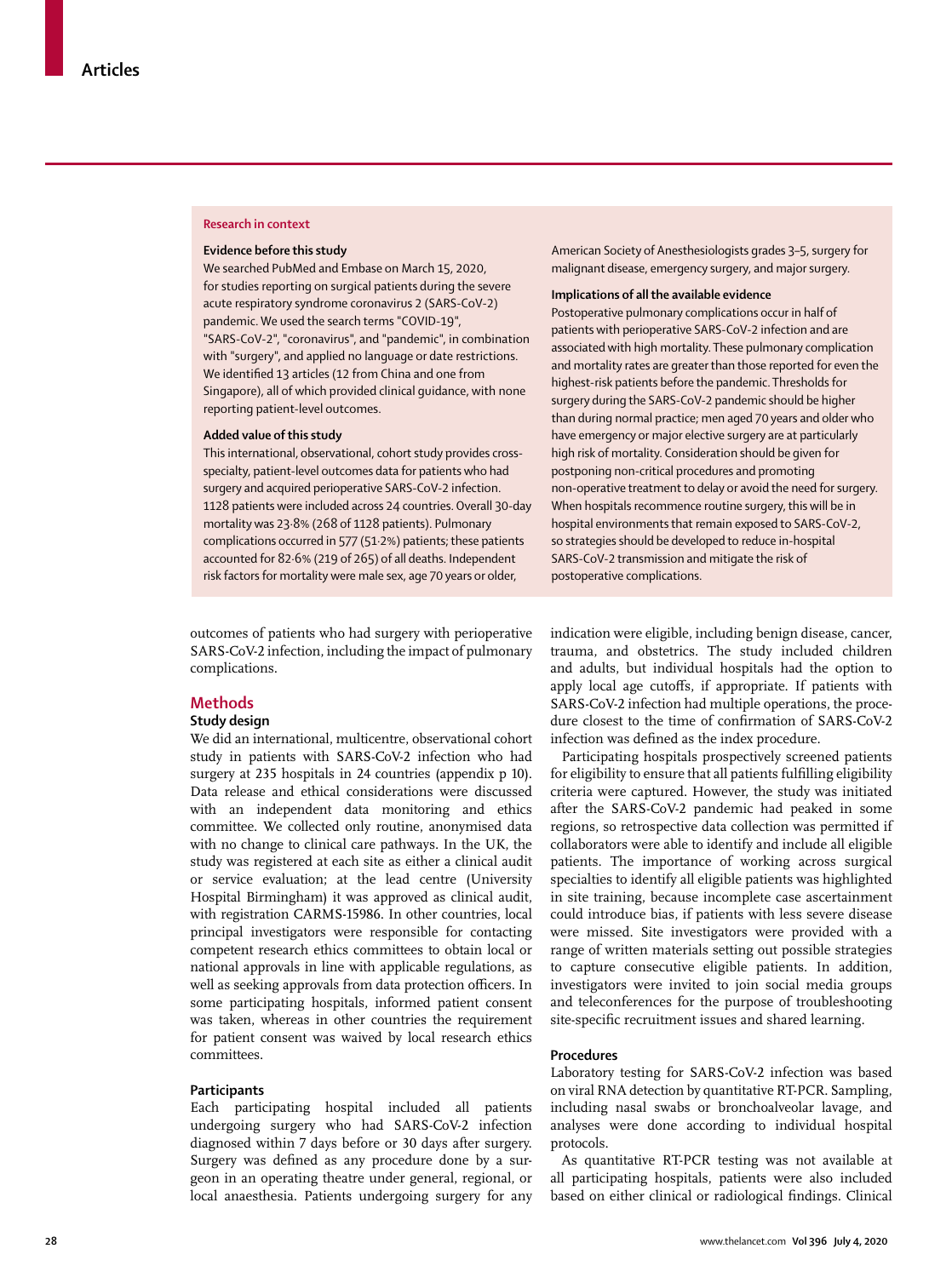|                                          | 30-day mortality     |                |                      | <b>Pulmonary complications</b> |              |                                  |  |
|------------------------------------------|----------------------|----------------|----------------------|--------------------------------|--------------|----------------------------------|--|
|                                          | No $(n=845)$         | Yes $(n=268)$  | p value              | No $(n=526)$                   | Yes (n=577)  | p value                          |  |
| Age                                      | $\ddotsc$            | $\ddotsc$      | < 0.0001             | $\ddotsc$                      |              | 0.00023                          |  |
| <29 years                                | 56 (100%)            | $\mathbf{0}$   |                      | 39 (70.9%)                     | 16 (29.1%)   |                                  |  |
| 30-49 years                              | 146 (94.2%)          | 9(5.8%)        |                      | 86(55.8%)                      | 68 (44.2%)   |                                  |  |
| 50-69 years                              | 277 (79.8%)          | 70 (20.2%)     |                      | 159 (46.0%)                    | 187 (54.0%)  |                                  |  |
| $\geq$ 70 years                          | 364 (65.9%)          | 188 (34.1%)    |                      | 240 (44.0%)                    | 305 (56.0%)  | $\ddot{\phantom{a}}$             |  |
| Missing                                  | $\overline{2}$       | $\mathbf{1}$   |                      | $\overline{2}$                 | $\mathbf{1}$ | $\ddotsc$                        |  |
| Sex                                      | $\ddot{\phantom{a}}$ | $\ldots$       | < 0.0001             | $\ldots$                       | ä,           | 0.0028                           |  |
| Male                                     | 424 (71.1%)          | 172 (28.9%)    |                      | 252 (42.8%)                    | 337 (57.2%)  |                                  |  |
| Female                                   | 417 (81.6%)          | 94(18.4%)      | $\ddot{\phantom{0}}$ | 270 (53.1%)                    | 238 (46.9%)  | $\ddotsc$                        |  |
| Ambiguous                                | $1(50.0\%)$          | $1(50.0\%)$    | $\ddotsc$            | $1(50.0\%)$                    | $1(50.0\%)$  |                                  |  |
| Missing                                  | 3                    | $\mathbf{1}$   |                      | 3                              | $\mathbf{1}$ | $\ddotsc$                        |  |
| American Society of                      | $\ldots$             | $\ldots$       | < 0.0001             | $\ldots$                       |              | < 0.0001                         |  |
| Anesthesiologists grade                  |                      |                |                      |                                |              |                                  |  |
| $1 - 2$                                  | 344 (88.4%)          | 45 (11.6%)     |                      | 235 (60.6%)                    | 153 (39.4%)  |                                  |  |
| $3 - 5$                                  | 475 (68.7%)          | 216 (31.3%)    |                      | 278 (40.6%)                    | 407 (59.4%)  |                                  |  |
| Missing                                  | 26                   | $\overline{7}$ | $\ldots$             | 13                             | 17           | $\ddotsc$                        |  |
| Number of comorbidities                  |                      | $\ldots$       | < 0.0001             | $\ddotsc$                      |              | 0.00017                          |  |
| None                                     | 107 (93.0%)          | $8(7.0\%)$     | $\ddot{\phantom{a}}$ | 73 (63.5%)                     | 42 (36.5%)   | $\ddotsc$                        |  |
| One                                      | 192 (82.8%)          | 40 (17.2%)     | .,                   | 115 (50.7%)                    | 112 (49.3%)  |                                  |  |
| Two or more                              | 527 (70.8%)          | 217 (29.2%)    | $\ddot{\phantom{a}}$ | 322 (43.5%)                    | 418 (56.5%)  |                                  |  |
| Missing                                  | 19                   | 3              |                      | 16                             | 5            |                                  |  |
| Comorbidities                            |                      |                |                      |                                |              |                                  |  |
| Current smoker                           | 80(75.5%)            | 26 (24.5%)     | 0.909                | 42 (40.0%)                     | 63 (60.0%)   | 0.097                            |  |
| Asthma                                   | 57 (73.1%)           | 21 (26.9%)     | 0.542                | 36 (48.0%)                     | 39 (52.0%)   | 0.955                            |  |
| Cancer                                   | 146 (77.2%)          | 43 (22.8%)     | 0.639                | 92 (48.9%)                     | 96 (51.1%)   | 0.707                            |  |
| Chronic kidney disease                   | 109 (66.5%)          | 55 (33.5%)     | 0.0022               | 64 (39.3%)                     | 99 (60.7%)   | 0.020                            |  |
| Chronic obstructive pulmonary<br>disease | 75 (64.7%)           | 41 (35.3%)     | 0.0027               | 44 (37.9%)                     | 72 (62.1%)   | 0.026                            |  |
| Congestive heart failure                 | 55 (64.7%)           | 30 (35.3%)     | 0.012                | 29 (34.5%)                     | 55(65.5%)    | 0.012                            |  |
| Dementia                                 | 48 (55.2%)           | 39 (44.8%)     | < 0.0001             | 30(35.3%)                      | 55 (64.7%)   | 0.017                            |  |
| <b>Diabetes</b>                          | 207 (73.9%)          | 73 (26.1%)     | 0.367                | 124 (44.1%)                    | 157 (55.9%)  | 0.166                            |  |
| Hypertension                             | 399 (71.0%)          | 163(29.0%)     | 0.00010              | 253 (45.3%)                    | 305 (54.7%)  | 0.114                            |  |
| Myocardial infarction                    | $70(63.1\%)$         | 41 (36.9%)     | 0.00084              | 39 (35.4%)                     | 71 (64.6%)   | 0.0068                           |  |
| Peripheral vascular disease              | 67(62.0%)            | 41 (38.0%)     | 0.00038              | 48 (44.4%)                     | 60(55.6%)    | 0.477                            |  |
| Stoke or transient ischaemic attack      | 55 $(61.1\%)$        | 35 (38.9%)     | 0.00061              | 45 (50.0%)                     | 45 (50.0%)   | 0.647                            |  |
| Symptoms at admission*                   |                      |                |                      |                                |              |                                  |  |
| No symptoms reported                     | 111 (77.6%)          | 32 (22.4%)     | 0.281                | 78 (56.5%)                     | 60 (43.5%)   | 0.020                            |  |
| Symptoms reported                        | 499 (73.3%)          | 182 (26.7%)    |                      | 309 (45.6%)                    | 368 (54.4%)  | $\cdot\cdot$                     |  |
| Abdominal pain                           | 193 (77.5%)          | 56 (22.5%)     | 0.134                | 122 (49.4%)                    | 125 (50.6%)  | 0.472                            |  |
| Dyspnoea                                 | 83 (61.9%)           | 51 (38.1%)     | 0.00049              | 32 (23.9%)                     | 102 (76.1%)  | <0.0001                          |  |
| Cough                                    | 108 (73.0%)          | 40 (27.0%)     | 0.746                | 55 (37.2%)                     | 93 (62.8%)   | 0.0054                           |  |
| Diarrhoea                                | 18 (69.2%)           | 8(30.8%)       | 0.571                | 12 (46.2%)                     | 14(53.8%)    | 0.890                            |  |
| Fatigue                                  | 42 (70.0%)           | 18 (30.0%)     | 0.460                | 18 (30.0%)                     | 42 (70.0%)   | 0.0048                           |  |
| Fever $>38^{\circ}$ C                    | 177 (76.6%)          | 54 (23-4%)     | 0.289                | 94 (40.9%)                     | 136 (59.1%)  | 0.018                            |  |
| Haemoptysis                              | 2(66.7%)             | 1(33.3%)       | 0.771                | 1(33.3%)                       | 2(66.7%)     | 0.623                            |  |
| Myalgia                                  | 27 (79.4%)           | 7(20.6%)       | 0.465                | 9(26.5%)                       | 25 (73.5%)   | 0.012                            |  |
| Nausea or vomiting                       | 100 (79.4%)          | 26 (20.6%)     | 0.138                | 62 (49.6%)                     | 63 (50.4%)   | 0.607                            |  |
| Sputum                                   | 7(41.2%)             | 10 (58.8%)     | 0.0018               | 6(35.3%)                       | 11 (64.7%)   | 0.309                            |  |
| Other                                    | 209 (70.6%)          | 87 (29.4%)     | 0.094                | 139 (47.3%)                    | 155 (52.7%)  | 0.930                            |  |
|                                          |                      |                |                      |                                |              | (Table 1 continues on next page) |  |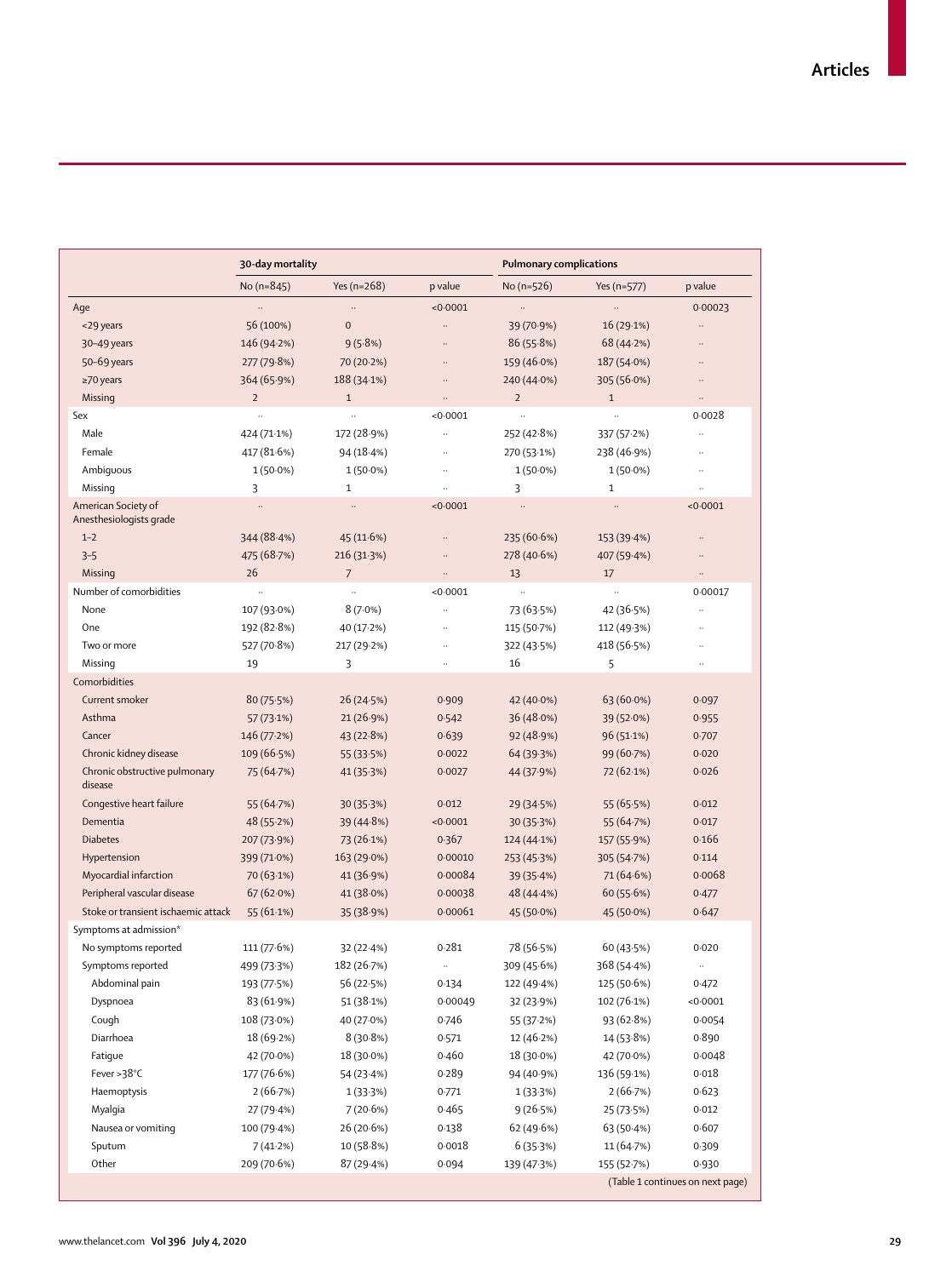|                                      | 30-day mortality |               |          | <b>Pulmonary complications</b> |             |              |
|--------------------------------------|------------------|---------------|----------|--------------------------------|-------------|--------------|
|                                      | No $(n=845)$     | Yes $(n=268)$ | p value  | No $(n=526)$                   | Yes (n=577) | p value      |
| (Continued from previous page)       |                  |               |          |                                |             |              |
| Preoperative respiratory support     |                  |               |          |                                |             |              |
| None or oxygen only                  | 805(76.4%)       | 249(23.6%)    | 0.134    | 520 (49.7%)                    | 526 (50.3%) | < 0.0001     |
| Non-invasive ventilation             | 12 (80.0%)       | $3(20.0\%)$   | 0.710    | 1(6.7%)                        | 14 (93.3%)  | 0.0014       |
| Invasive ventilation                 | $31(66.0\%)$     | 16(34.0%)     | 0.103    | 2(4.3%)                        | 45 (95.7%)  | < 0.0001     |
| Last available values before surgery |                  |               |          |                                |             |              |
| Systolic blood pressure, mm Hq+      | 129.0(22.6)      | 131.7(26.0)   | 0.118    | 129.9(22.0)                    | 129.7(24.6) | 0.896        |
| Respiratory rate, rpm <sup>+</sup>   | 18.1(5.5)        | 18.7(8.8)     | 0.211    | 17.5(5.6)                      | 18.9(7.1)   | 0.0013       |
| Heart rate, bpm <sup>+</sup>         | 85.0(18.3)       | 83.0(19.0)    | 0.130    | 83.4(16.9)                     | 85.3(19.6)  | 0.081        |
| qSOFA score                          | $\cdots$         | $\ddotsc$     | 0.011    | $\cdots$                       | $\ddotsc$   | < 0.0001     |
| $\mathbf 0$                          | 572 (76.3%)      | 178 (23.7%)   | $\cdots$ | 382 (51.3%)                    | 362 (48.7%) | $\cdot\cdot$ |
| $\mathbf{1}$                         | 155 (77.5%)      | 45 (22.5%)    | $\cdots$ | 73 (36.7%)                     | 126 (63.3%) | $\cdots$     |
| $\geq$ 2                             | 37 (59.7%)       | 25 (40.3%)    |          | 9(14.8%)                       | 52 (82.2%)  |              |
| Missing                              | 81               | 20            |          | 62                             | 37          | $\cdots$     |

Data only presented for patients with 30-day mortality outcome available (n=1113%) and pulmonary complications outcome available (n=1103%). Percentages are presented in rows. bpm=beats per min. qSOFA=quick sequential organ failure assessment. rpm=breaths per min. \*Data only presented for emergency patients. †Data presented as mean with SD.

*Table 1:* **Baseline and demographic characteristics**

|                                                             | 30-day mortality     |                |                      | <b>Pulmonary complications</b> |                |           |
|-------------------------------------------------------------|----------------------|----------------|----------------------|--------------------------------|----------------|-----------|
|                                                             | No (n=845)           | Yes $(n=268)$  | p value              | No $(n=526)$                   | Yes (n=577)    | p value   |
| Haemoglobin, g/L*                                           | 118.6(24.7)          | 116.1(24.1)    | 0.150                | 118.5(23.5)                    | 117.6(25.4)    | 0.537     |
| Missing                                                     | 18                   | $\overline{4}$ | $\ldots$             | 15                             | $\overline{7}$ | $\ddotsc$ |
| White blood cell count, x10 <sup>9</sup> per L <sup>*</sup> | 10.5(7.6)            | 10.6(6.8)      | 0.859                | 10.1(5.1)                      | 10.8(8.9)      | 0.169     |
| Missing                                                     | 19                   | $\overline{4}$ | $\ddot{\phantom{a}}$ | 15                             | 8              | Ш,        |
| Preoperative chest x-ray                                    | $\ddot{\phantom{a}}$ | $\ldots$       | 0.0041               | $\ldots$                       | $\ldots$       | < 0.0001  |
| Not performed                                               | 320 (79.4%)          | 83 (20.6%)     | $\ldots$             | 232 (58.0%)                    | 168 (42.0%)    | $\ddotsc$ |
| Yes: normal                                                 | 321 (77.4%)          | 94(22.6%)      | $\ddots$             | 205 (49.8%)                    | 207 (50.2%)    | $\ldots$  |
| Yes: abnormal                                               | 199 (68.9%)          | $90(31.1\%)$   | $\ldots$             | 84(29.4%)                      | 202 (70.6%)    | $\ddots$  |
| Missing                                                     | 5                    | $\mathbf{1}$   | $\ddots$             | 5                              | $\mathbf{0}$   | $\ddots$  |
| Preoperative thorax CT                                      |                      |                |                      |                                |                |           |
| Not performed                                               | 598 (78.1%)          | 168 (21.9%)    | 0.013                | 376 (49.5%)                    | 384 (50.5%)    | 0.077     |
| Performed: normal                                           | 96(75.0%)            | 32(25.0%)      | 0.796                | 60 (47.6%)                     | 66(52.4%)      | 0.987     |
| Performed: consolidation                                    | 44 (75.9%)           | 14 (24.14%)    | 0.991                | 23 (39.7%)                     | 35 (60.3%)     | 0.208     |
| Performed: ground glass opacity                             | 57 (71.3%)           | 23 (28.7%)     | 0.310                | 31(39.2%)                      | 48 (60.8%)     | 0.119     |
| Performed: pulmonary<br>infiltration                        | 27 (67.5%)           | 13 (32.5%)     | 0.205                | 13 (33.3%)                     | 26 (66-7%)     | 0.068     |
| Performed: other abnormality                                | $50(61.0\%)$         | 32 (39.0%)     | 0.0010               | 30 (37.0%)                     | $51(63.0\%)$   | 0.046     |
| SARS-CoV-2 diagnosis                                        |                      | $\ldots$       | 0.719                | $\ddotsc$                      | $\ldots$       | 0.085     |
| Laboratory confirmed                                        | 727 (76.0%)          | 230 (24.0%)    | $\ldots$             | 454 (47.9%)                    | 493 (52.1%)    | $\ddotsc$ |
| Radiological (CT thorax)                                    | 58 (72.5%)           | 22(27.5%)      | $\ldots$             | 29 (36.3%)                     | 51(63.7%)      | $\ddotsc$ |
| Clinical                                                    | 53 (77.9%)           | 15(22.1%)      | $\ddotsc$            | 36 (52.9%)                     | 32(47.1%)      | $\ldots$  |
| Missing                                                     | $\overline{7}$       | $\mathbf{1}$   | $\ldots$             | $\overline{7}$                 | $\mathbf{1}$   | $\cdots$  |
| Timing of SARS-CoV-2 diagnosis                              | $\ldots$             | $\ldots$       | 0.128                | н.                             | $\ldots$       | 0.155     |
| Preoperative                                                | 231 (78.8%)          | 62(21.2%)      | $\ldots$             | 148 (51.0%)                    | 142 (49.0%)    | $\ldots$  |
| Postoperative                                               | 595 (74.4%)          | 205(25.6%)     | $\ldots$             | 367 (46.2%)                    | 428 (53.8%)    |           |
| Missing                                                     | 19                   | $\mathbf{1}$   | $\ldots$             | 11                             | $\overline{7}$ |           |

Data only presented for patients with 30-day mortality outcome available (n=1113) and pulmonary complications outcome available (n=1103). Percentages are presented in rows. SARS-CoV-2=severe acute respiratory syndrome coronavirus 2. \*Last available blood test results from before surgery, presented as mean with SD.

*Table 2:* **Preoperative assessment**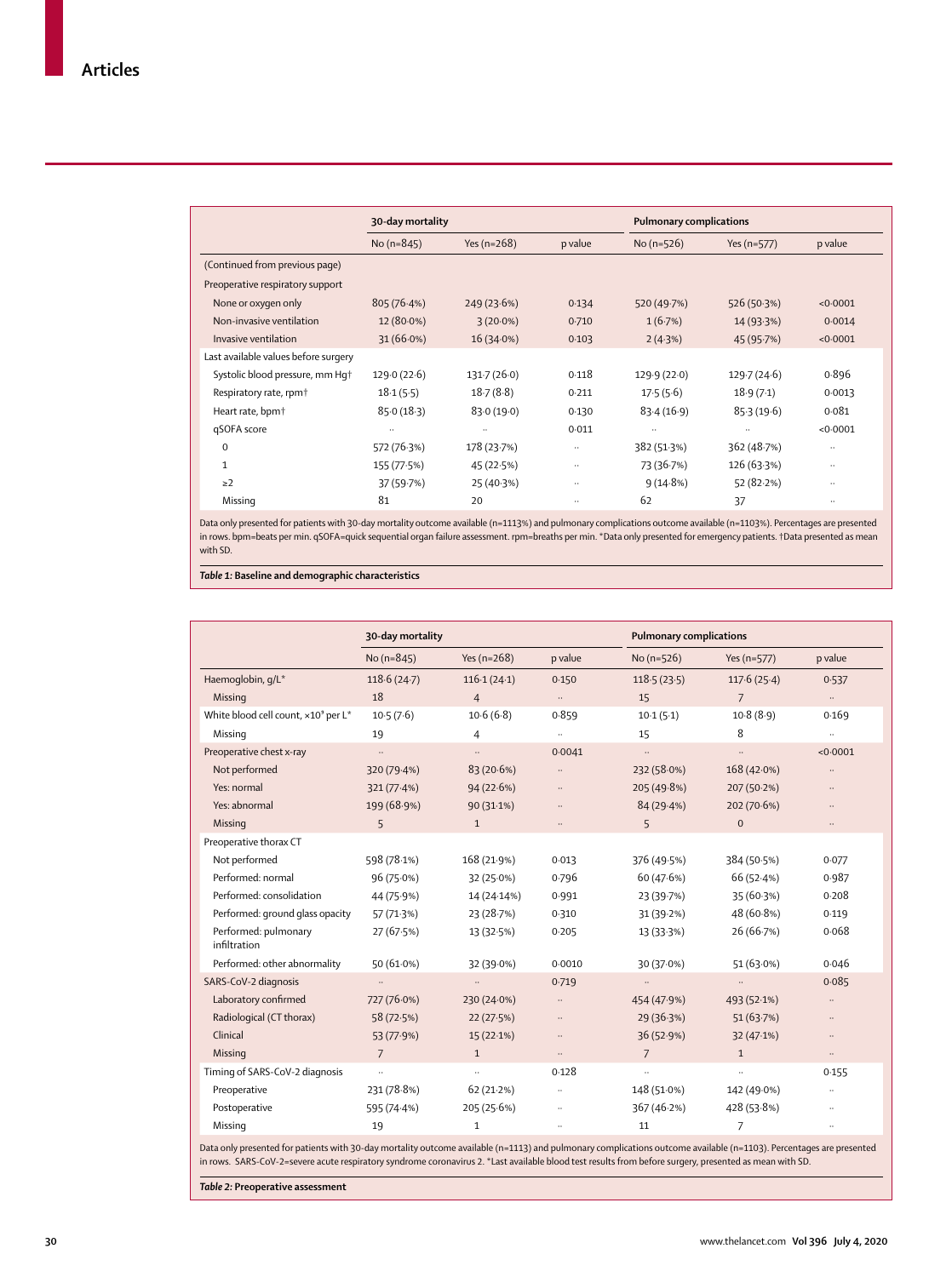diagnosis consistent with SARS-CoV-2 infection was made by a senior physician and based on clinical presentation of symptoms highly indicative of SARS-CoV-2 infection, including cough, fever, and myalgia.<sup>12</sup> Radiological diagnosis was based on thorax CT, in keeping with locally implemented protocols. All patients included initially based on clinical or radiological criteria who subsequently had laboratory testing for SARS-CoV-2 infection and returned a negative result were excluded from the study.

Data were collected online using the Research Electronic Data Capture web application. Demographic variables recorded included age, sex, and American Society of Anesthesiologists (ASA) physical status classification. Age was collected as a categorical variable by deciles of age. ASA at the time of surgery was analysed as grades 1–2 versus grades 3–5. The timing of SARS-CoV-2 diagnosis was recorded as either preoperative or postoperative. Clinical symptoms present at the time of hospital admission were recorded for emergency admissions. Physiological variables recorded (respiratory rate, heart rate, and blood pressure) were based on readings taken immediately before surgery. The quick sequential organ failure assessment score<sup>13</sup> was calculated on the basis of individual variables recorded immediately before surgery. Operative variables included urgency (elective or emergency surgery), primary procedure completed, and anaesthesia used (local,

|                              | 30-day mortality |                      |                      | <b>Pulmonary complications</b> |                      |                      |  |
|------------------------------|------------------|----------------------|----------------------|--------------------------------|----------------------|----------------------|--|
|                              | No $(n=845)$     | Yes $(n=268)$        | p value              | No $(n=526)$                   | Yes (n=577)          | p value              |  |
| Urgency of surgery           | .,               |                      | 0.020                | $\ddotsc$                      | $\ddot{\phantom{a}}$ | 0.873                |  |
| Elective                     | 225 (80.9%)      | 53 (19.1%)           | $\ddotsc$            | 130 (46.9%)                    | 147 (53.1%)          | $\ddotsc$            |  |
| Emergency                    | 610 (74.0%)      | 214 (26.0%)          | $\ddotsc$            | 387 (47.5%)                    | 428 (52.5%)          | $\ddotsc$            |  |
| Missing                      | 10               | $\mathbf{1}$         | $\ldots$             | 9                              | $\overline{2}$       | $\ldots$             |  |
| Anaesthesia                  |                  |                      | 0.383                |                                |                      | 0.488                |  |
| Local                        | 34 (69.4%)       | 15 (30.6%)           | $\ddot{\phantom{a}}$ | 24 (49.0%)                     | 25 (51.0%)           | $\ddotsc$            |  |
| Regional                     | 119 (78.8%)      | 32 (21.2%)           | $\ddot{\phantom{a}}$ | 78 (51.7%)                     | 73 (48.3%)           | $\ddotsc$            |  |
| General                      | 658 (75.2%)      | 217 (24.8%)          | $\ddotsc$            | 403 (46.5%)                    | 464 (53.5%)          | $\ldots$             |  |
| Missing                      | 34               | $\overline{4}$       |                      | 21                             | 15                   | $\ddot{\phantom{a}}$ |  |
| Surgical diagnosis           | $\ldots$         | $\ldots$             | 0.030                | $\ddotsc$                      | $\ldots$             | 0.502                |  |
| Benign or obstetric case     | 480 (78.3%)      | 133 (21.7%)          | $\ldots$             | 281 (46.3%)                    | 326 (53.7%)          | $\ddotsc$            |  |
| Cancer                       | 183 (72.9%)      | 68 (27.1%)           |                      | 114 (45.6%)                    | 136 (54.4%)          | $\ldots$             |  |
| Trauma                       | 157 (70.1%)      | 67 (29.9%)           | $\ddotsc$            | 112 (50.5%)                    | 110 (49.6%)          |                      |  |
| Missing                      | 25               | $\mathbf 0$          | $\ddot{\phantom{a}}$ | 19                             | 5                    | $\ddotsc$            |  |
| Grade of surgery             | t.               | $\ddot{\phantom{0}}$ | 0.00055              | $\ddotsc$                      | $\ddot{\phantom{a}}$ | 0.022                |  |
| Minor                        | 209 (83.6%)      | 41 (16.4%)           | $\ddotsc$            | 132 (53.2%)                    | 116 (46.8%)          |                      |  |
| Major                        | 607 (72.9%)      | 226 (27.1%)          | $\ddotsc$            | 372 (45.0%)                    | 455 (55.0%)          | $\ddotsc$            |  |
| Missing                      | 29               | $\mathbf 1$          | $\ddot{\phantom{a}}$ | 22                             | 6                    | $\ldots$             |  |
| Specialty                    | $\ddotsc$        | .,                   | < 0.0001             | $\ddotsc$                      | $\ddotsc$            | < 0.0001             |  |
| <b>Breast</b>                | $3(100.0\%)$     | $0(0\%)$             |                      | 2(66.6%)                       | 1(33.3%)             |                      |  |
| Cardiac                      | 33 (66.0%)       | 17 (34.0%)           | $\ddot{\phantom{a}}$ | 3(5.9%)                        | 48 (94.1%)           |                      |  |
| Gastrointestinal and general | 286 (76.9%)      | 86 (23.1%)           |                      | 172 (46.4%)                    | 199 (53.6%)          |                      |  |
| Gynaecology                  | 20 (95.2%)       | 1(4.8%)              | $\ddot{\phantom{a}}$ | 16(76.2%)                      | 5(23.8%)             |                      |  |
| Head and neck                | 32 (80.0%)       | $8(20.0\%)$          | $\ddotsc$            | 10(25.6%)                      | 29 (74.4%)           |                      |  |
| Hepatobiliary                | 50 (84.8%)       | 9(15.2%)             |                      | 29 (50.9%)                     | 28 (49.1%)           |                      |  |
| Neurosurgery                 | 31 (81.6%)       | 7(18.4%)             |                      | 19 (50.0%)                     | 19 (50.0%)           |                      |  |
| Obstetrics                   | 50 (98.0%)       | $1(2.0\%)$           |                      | 26 (51.0%)                     | 25 (49.0%)           |                      |  |
| Ophthalmology                | $4(100.0\%)$     | $0(0\%)$             |                      | 3(75.0%)                       | 1(25.0%)             |                      |  |
| Orthopaedics                 | 213 (71.2%)      | 86 (28.8%)           |                      | 165 (55.7%)                    | 131 (44.3%)          |                      |  |
| Other                        | 19 (73.1%)       | 7(26.9%)             | $\ddot{\phantom{a}}$ | 11(42.3%)                      | 15 (57.7%)           |                      |  |
| Plastic and reconstructive   | $3(100.0\%)$     | $0(0\%)$             | $\ddot{\phantom{a}}$ | 1(33.3%)                       | 2(66.7%)             |                      |  |
| Thoracic                     | 20(57.1%)        | 15 (42.9%)           |                      | 12 (34.3%)                     | 23 (65.7%)           |                      |  |
| Urology                      | 25 (67.6%)       | 12(32.4%)            |                      | 15 (42.3%)                     | 20 (57.1%)           |                      |  |
| Vascular                     | 27 (60.0%)       | 18 (40.0%)           |                      | 20 (44.4%)                     | 25 (55.6%)           |                      |  |
| Missing                      | 29 (96.7%)       | 1(3.3%)              |                      | 22(78.6%)                      | 6(21.4%)             |                      |  |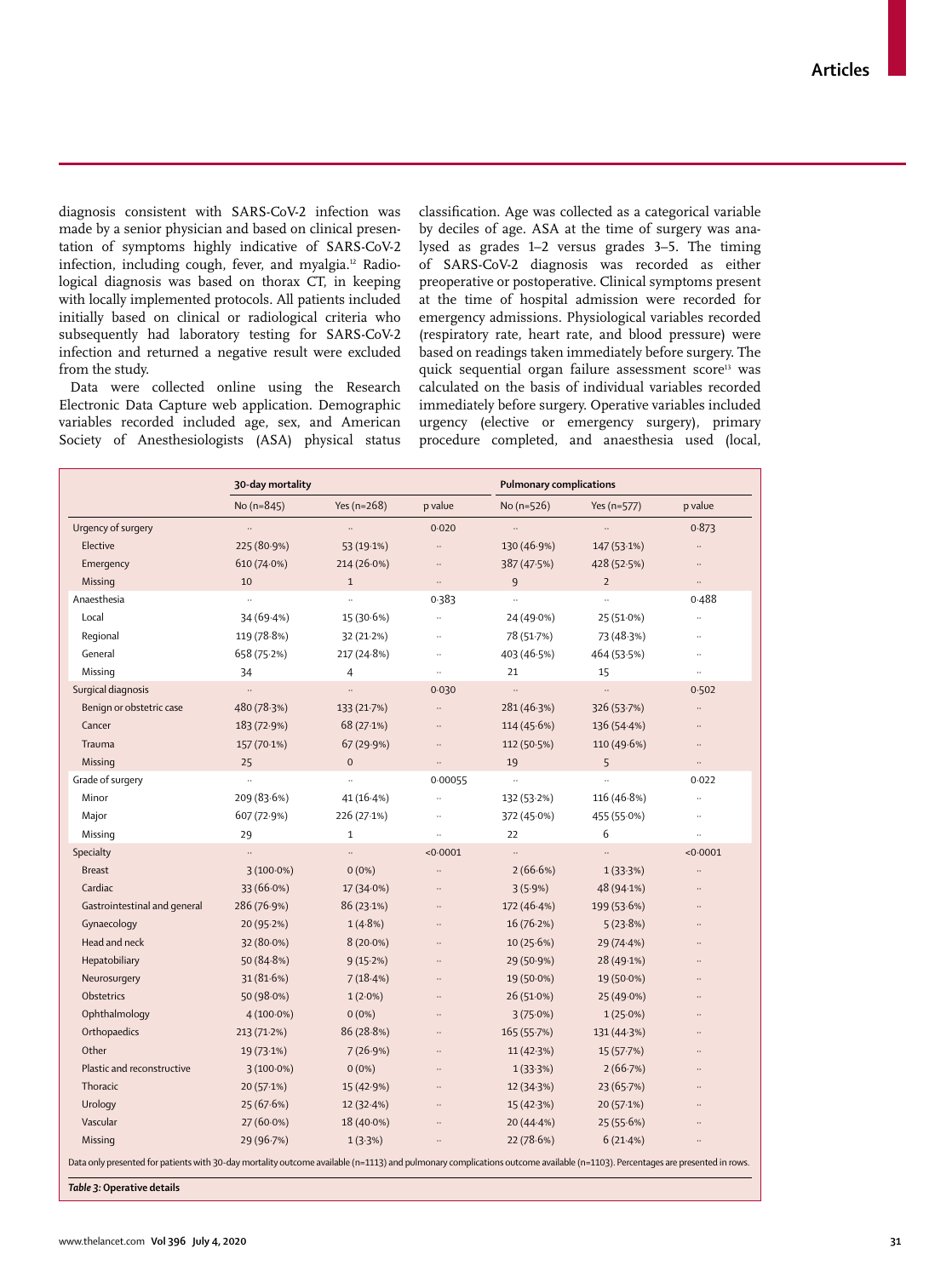

*Figure 1:* **30-day mortality rates by timing of surgery and development of pulmonary complications**

Patients with missing data are included in denominators (appendix p 21). Pulmonary complications are pneumonia, acute respiratory distress syndrome, or unexpected postoperative ventilation. SARS-CoV-2=severe acute respiratory syndrome coronavirus 2.



*Figure 2:* **30-day mortality rates by patient subgroup**

Grade of surgery was classified based on the Bupa schedule as either minor (minor or intermediate in Bupa schedule) or major (major or complex major in Bupa schedule).

regional, or general). Emergency surgery was defined as procedures classified by the National Confidential Enquiry into Patient Outcome and Death as immediate, urgent, or expedited.14 Grade of surgery was categorised on the basis of the [Bupa schedule of procedures](https://codes.bupa.co.uk/procedures) as either minor (minor or intermediate according to the Bupa

schedule) or major (major or complex major according to the Bupa schedule). Before locking of the dataset for analysis, the senior local principal investigator for each hospital was asked to confirm data completeness and that all eligible patients had been entered into the database.

#### **Outcomes**

The primary outcome was 30-day mortality, with the day of surgery defined as day 0. The key secondary outcome measure was the rate of pulmonary complications, a composite outcome adapted from the Prevention of Respiratory Insufficiency after Surgical Management trial.15,16 Pulmonary complications were defined as pneumonia, acute respiratory distress syndrome (ARDS), or unexpected postoperative ventilation; these are the most frequent COVID-19-related pulmonary complications in medical patients.12 Unexpected postoperative ventilation was defined as either any episode of non-invasive ventilation, invasive ventilation, or extracorporeal membrane oxygenation after initial extubation after surgery; or patient could not be extubated as planned after surgery. Additional secondary outcomes included pulmonary embolism, intensive care unit admission, reoperation, 7-day mortality, and length of hospital stay.

For the **Bupa schedule of procedures** see [https://codes.](https://codes.bupa.co.uk/procedures) [bupa.co.uk/procedures](https://codes.bupa.co.uk/procedures)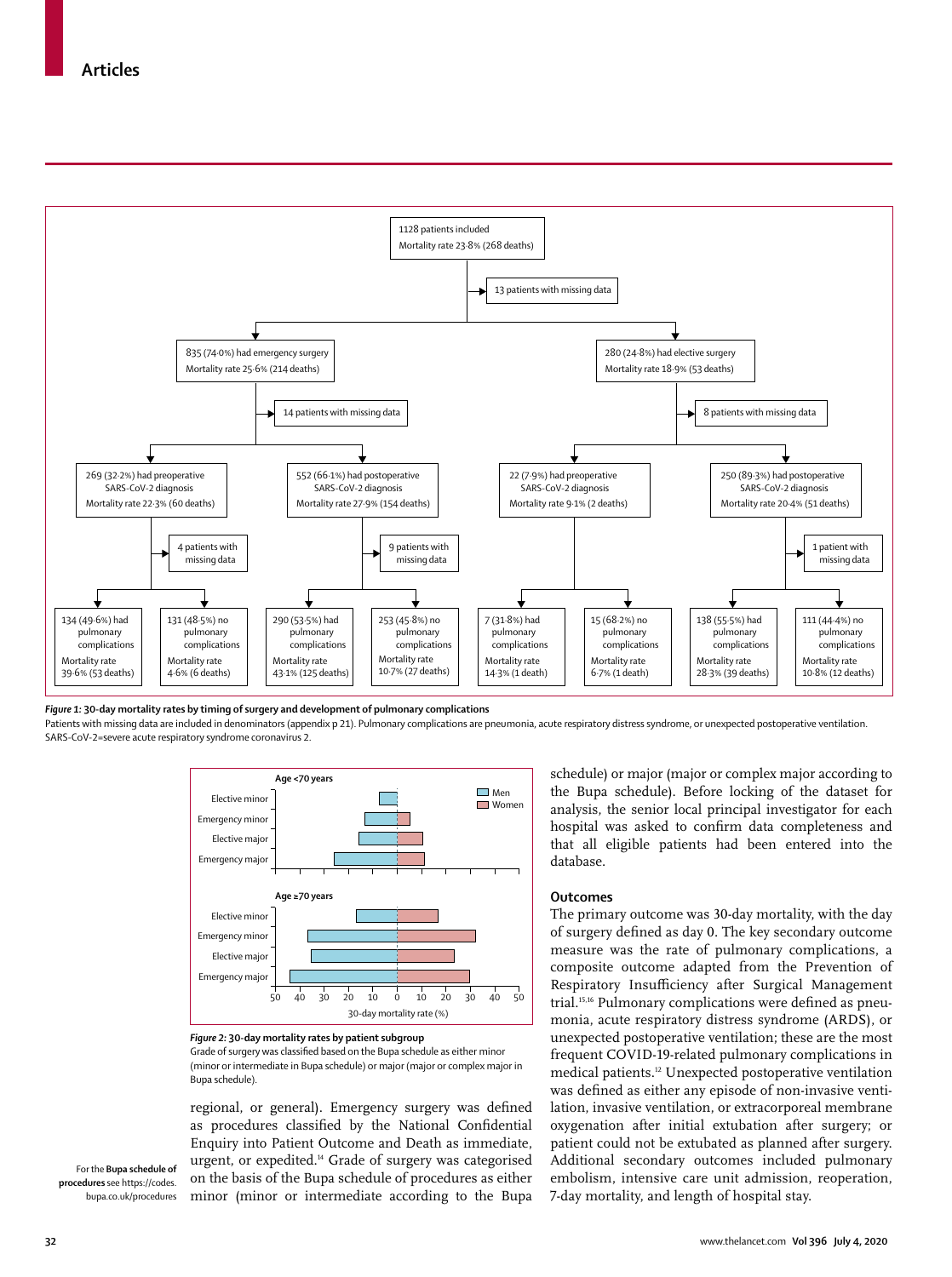#### **Statistical analysis**

The study was done according to STROBE guidelines for observational studies.<sup>17</sup> Continuous data were tested for distribution, with normally distributed data presented as mean and 95% CI, and differences between groups were tested using the unpaired *t* test. The χ² and Fisher's exact tests were used for categorical data. Missing data were included in flowcharts and descriptive analyses, allowing denominators to remain consistent in calculations.

Multilevel logistic regression was used to calculate odds ratios (ORs) and 95% CIs. Models included factors that occurred before the outcome of interest. Country was included as a random effect with hospital nested within country, in both the unadjusted and adjusted models. The primary adjusted model included preoperative variables to identify predictors of 30-day mortality. Secondary models identified predictors of 7-day mortality and pulmonary complications. Sensitivity analyses were done, including only patients with laboratory-confirmed SARS-CoV-2 infection; and only patients with preoperatively confirmed SARS-CoV-2 infection. Analyses were done using Stata, version 15.1 for Mac.

## **Role of the funding source**

The funders of the study had no role in study design, data collection, data analysis, data interpretation, or writing of the report. The corresponding author and analysis group had full access to all the data in the study and the corresponding author and the writing committee had final responsibility for the decision to submit for publication.

### **Results**

At the time of analysis (May 2, 2020), 30-day follow-up had been reached for 1128 patients who had surgery between Jan 1 and March 31, 2020. 605 (53·6%) of 1128 patients were men and 523 (46·4%) were women, 214 (19·0%) were younger than 50 years,  $353$  ( $31.3\%$ ) were aged 50–69 years, and 558 (49·5%) were aged 70 years or older, with age missing for three patients (table 1).

SARS-CoV-2 infection was diagnosed preoperatively in 294 (26·1%) of 1128 patients and postoperatively in

|                        |                                | Mortality rate, n/N (%)  | Odds ratio (95% CI)     | p value |
|------------------------|--------------------------------|--------------------------|-------------------------|---------|
| Age                    |                                |                          |                         |         |
| <70 years              |                                | 76/512 (14.8%)           | $\mathbf{1}$            |         |
| $\geq$ 70 years        |                                | 185/525 (25.2%)          | $2.30(1.65 - 3.22)$     | <0.0001 |
| Sex                    |                                |                          |                         |         |
| Female                 |                                | 92/477 (19-3%)           | $\mathbf{1}$            |         |
| Male                   |                                | 169/560 (30.2%)          | $1.75(1.28 - 2.40)$     | <0.0001 |
| ASA grade              |                                |                          |                         |         |
| $1 - 2$                |                                | 43/356 (12.1%)           | $\mathbf{1}$            |         |
| $3 - 5$                |                                | 212/659 (32.2%)          | $2.36(1.58-3.53)$       | <0.0001 |
| Unknown                |                                | 6/22(27.3%)              | $2.42(0.86 - 6.82)$     | 0.094   |
| <b>Comorbidities</b>   |                                |                          |                         |         |
| None                   |                                | 8/108(7.4%)              | $\mathbf 1$             |         |
| One                    |                                | 39/216 (18.1%)           | 1.72 (0.75-3.97)        | 0.201   |
| Two or more            |                                | 214/713 (30.0%)          | $2.12(0.95 - 4.71)$     | 0.066   |
| White blood cell count |                                |                          | $1.00(0.98 - 1.03)^{*}$ | 0.811   |
| Surgical diagnosis     |                                |                          |                         |         |
| Benign or obstetric    |                                | 129/584 (22-1%)          | $\mathbf{1}$            |         |
| Cancer                 |                                | 66/239 (27.6%)           | $1.55(1.01-2.39)$       | 0.046   |
| Trauma                 |                                | 66/214 (30.8%)           | $0.97(0.65 - 1.45)$     | 0.890   |
| Urgency                |                                |                          |                         |         |
| Elective               |                                | 51/251 (20.3%)           | $\mathbf 1$             |         |
| Emergency              |                                | 210/786 (26.7%)          | $1.67(1.06 - 2.63)$     | 0.026   |
| Grade of surgery       |                                |                          |                         |         |
| Minor                  |                                | 40/233 (17.2%)           | $\mathbf 1$             |         |
| Major                  |                                | 221/804 (27.5%)          | $1.52(1.01 - 2.31)$     | 0.047   |
| SARS-CoV-2 diagnosis   |                                |                          |                         |         |
| Preoperative           |                                | 61/279 (21.9%)           | $\mathbf{1}$            |         |
| Postoperative          |                                | 200/758 (26-4%)          | $0.94(0.65 - 1.36)$     | 0.753   |
|                        |                                |                          |                         |         |
| $-1$                   | $\dot{\Omega}$<br>$\mathbf{1}$ | $\overline{\phantom{a}}$ |                         |         |
|                        | Odds ratio (log10)             |                          |                         |         |

#### *Figure 3:* **Adjusted model of predictors for 30-day mortality**

1037 patients with complete data were included in the adjusted model. Of the patients excluded because of missing data, seven had died and 84 patients had not died at 30 days. ASA=American Society of Anesthesiologists. SARS-CoV-2=severe acute respiratory syndrome coronavirus 2. \*Adjusted odds ratio reported per unit increase in white blood cell count  $(x10^{\circ})$ .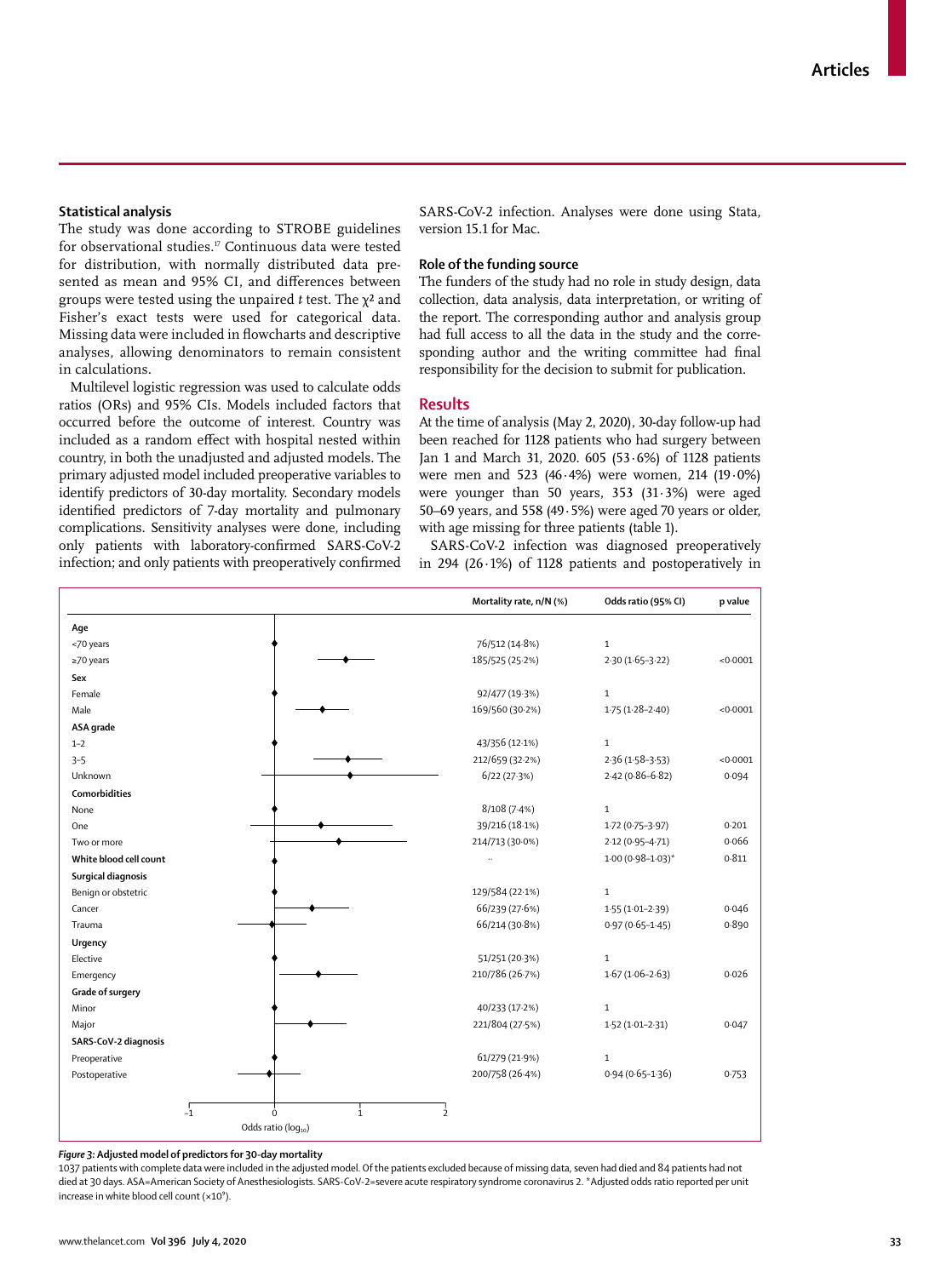|                                                | <b>Urgency</b>       |                               |                      | Grade of surgery     |                      |                      |
|------------------------------------------------|----------------------|-------------------------------|----------------------|----------------------|----------------------|----------------------|
|                                                | Elective (n=280)     | Emergency ( $n=835$ ) p value |                      | Minor $(n=251)$      | Major ( $n=841$ )    | p value              |
| Mortality                                      |                      |                               |                      |                      |                      |                      |
| 7-day                                          | 7(2.5%)              | 52 $(6.2%)$                   | 0.015                | 8(3.2%)              | 51(6.1%)             | 0.074                |
| 30-day                                         | 53 (18.9%)           | 214 (25.6%)                   | 0.020                | 41 (16.3%)           | 226 (26.9%)          | 0.00055              |
| Missing                                        | 2(0.7%)              | 11 (1.3%)                     | $\ddot{\phantom{a}}$ | $1(0.4\%)$           | $8(1.0\%)$           | $\ddotsc$            |
| <b>Pulmonary complications</b>                 |                      |                               |                      |                      |                      |                      |
| Composite of pulmonary complications           | 147 (52.5%)          | 428 (51.3%)                   | 0.873                | 116 (46.2%)          | 455 (54.1%)          | 0.022                |
| Pneumonia                                      | $118(42.1\%)$        | 334 (40.0%)                   | 0.527                | 94 (37.5%)           | 355 (42.2%)          | 0.178                |
| Acute respiratory distress syndrome            | 41 (14.6%)           | 119 (14.3%)                   | 0.872                | 33 (13.2%)           | 127 (15-1%)          | 0.442                |
| Unexpected postoperative ventilation           | $\ddot{\phantom{a}}$ | $\ldots$                      | 0.262                | $\ddotsc$            | $\ddot{\phantom{a}}$ | 0.160                |
| Non-invasive ventilation                       | 23                   | 31                            | $\ldots$             | 12                   | 41                   | $\ddot{\phantom{1}}$ |
| Invasive ventilation                           | 40                   | 156                           | $\ddotsc$            | 41                   | 153                  | $\ldots$             |
| Missing                                        | 3                    | 21                            | $\ddotsc$            | 4                    | 14                   | u,                   |
| Duration of invasive ventilation               | $\ddot{\phantom{a}}$ | $\ddotsc$                     | 0.049                | $\ddot{\phantom{a}}$ | $\sim$               | 0.023                |
| $1-23h$                                        | 16                   | 32                            | $\ddotsc$            | 7                    | 41                   | $\ddotsc$            |
| 24-47h                                         | 5                    | 27                            |                      | 3                    | 28                   |                      |
| 48-71h                                         | $\overline{2}$       | 21                            | $\ddot{\phantom{a}}$ | 3                    | 20                   | $\ddot{\phantom{a}}$ |
| ≥72 h                                          | 17                   | 79                            | $\ddotsc$            | 29                   | 66                   | $\ddotsc$            |
| Missing                                        | 240                  | 676                           | $\ddotsc$            | 209                  | 686                  | $\ddotsc$            |
| Pulmonary embolism                             |                      |                               |                      |                      |                      |                      |
| 30-day                                         | 4(1.4%)              | 18(2.2%)                      | 0.449                | 8(3.2%)              | 14(1.7%)             | 0.132                |
| Missing                                        | 3                    | 21                            | $\ldots$             | $\overline{4}$       | 14                   | $\ddot{\phantom{a}}$ |
| Postoperative intensive care unit<br>admission |                      | $\ddot{\phantom{a}}$          | 0.0034               |                      | $\ddot{\phantom{0}}$ | 0.177                |
| None                                           | 158 (56.4%)          | 570 (68.3%)                   | $\ddotsc$            | 177 (70.5%)          | 538 (64.0%)          | $\ddotsc$            |
| Planned                                        | 64 (22.9%)           | 189 (22.6%)                   | $\ddotsc$            | 46 (18.3%)           | 203 (24.1%)          | $\ddot{\phantom{a}}$ |
| Unplanned from theatre                         | 16(5.7%)             | 25 (3.0%)                     |                      | 10 (4.0%)            | 31(3.7%)             |                      |
| Unplanned from ward                            | 23 (8.2%)            | 38 (4.6%)                     |                      | 17(6.8%)             | 43 (5.1%)            | $\ldots$             |
| Missing                                        | 19 (6.8%)            | 13(1.6%)                      |                      | $1(0.4\%)$           | 26(3.1%)             | $\ddotsc$            |
| Reoperation                                    | $\ddotsc$            | $\ddotsc$                     | 0.0015               | $\ddotsc$            | $\ddot{\phantom{0}}$ | 0.487                |
| Reoperated                                     | 53 (18.9%)           | $101(12.1\%)$                 |                      | 39 (15.5%)           | 115 (13.7%)          | $\ddotsc$            |
| Not reoperated                                 | 209 (74.6%)          | 717 (85.9%)                   |                      | 207 (82.5%)          | 702 (83.5%)          |                      |
| Missing                                        | 18(6.4%)             | 17 (2.0%)                     |                      | $5(2.0\%)$           | 24 (2.9%)            | $\ddotsc$            |
| Length of stay                                 |                      |                               |                      |                      |                      |                      |
| Median (IQR), days                             | $13(5-28)$           | $16(7-28)$                    | 0.012                | $10(3-27)$           | $17(8-29)$           | < 0.0001             |
|                                                | 64 (22.9%)           | 168 (20-1%)                   | 0.352                | 52 (20.7%)           | 176 (20.9%)          | 0.911                |
| >30 days                                       |                      |                               |                      |                      |                      |                      |

806 (71·5%), with timing of diagnosis missing for 28 patients. SARS-CoV-2 diagnosis was confirmed by laboratory testing in 969 (85·9%) patients, radiological findings in 80 (7 $\cdot$ 1%), and clinical findings in 68 (6 $\cdot$ 0%), with method of diagnosis missing for 11 patients. Overall, 357 (31 $\cdot$ 6%) had preoperative thorax CT and the most common radiological finding was ground glass opacity (table 2).

Emergency surgery was done in 835 (74·0%) of 1128 patients and elective surgery in 280 (24·8%; table 3), with urgency missing for 13 patients. Indications for surgery were benign disease in 615 (54·5%), cancer in 278 (24 $\cdot$ 6%), and trauma in 227 (20 $\cdot$ 1%), with indication missing for eight patients. 251 (22 $\cdot$ 3%) procedures were categorised as minor and 841 (74·6%) as major, with grade of surgery missing for 36 patients. Procedures included gastrointestinal and general (373 [33·1%]), orthopaedic (302  $[26.8\%]$ ), cardiothoracic (86  $[7.6\%]$ ), hepatobiliary (62 [5·5%]), obstetric (51 [4·5%]), vascular (45 [4·0%]), head and neck (40 [3·5%]), neurosurgery (39 [3·5%]), urological (37  $[3.3\%]$ ), and other (58  $[5.1\%]$ ) surgeries. Procedure type was missing for 36 patients. A full breakdown of procedures is in the appendix (pp 11–14).

30-day mortality was 23·8% (268 of 1128). Men had higher 30-day mortality than women (28.4% [172 of 605] *vs* 18·2% [94 of 517], p<0·0001). Patients aged 70 years or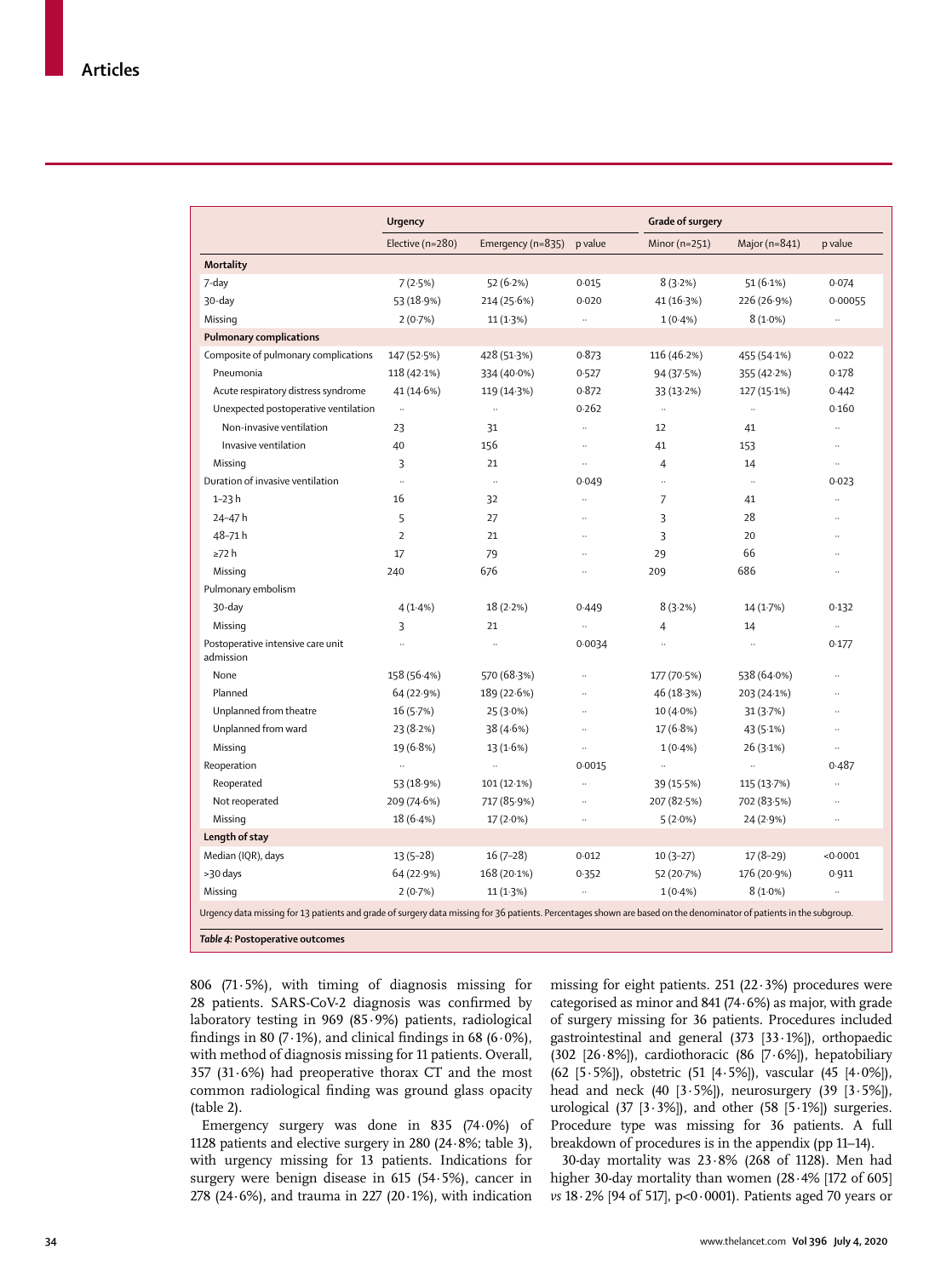

#### *Figure 4:* **30-day mortality rates associated with components of pulmonary complications**

Relationships between the pulmonary complications are in the appendix (p 20). \*Mortality data were missing for 15 patients; pulmonary complications data were also missing for 14 of these patients; the other one patient had a pulmonary complication (unexpected ventilation).

|                         |                                                | <b>Pulmonary complications</b><br>rate, n/N (%) | Odds ratio (95% CI)     | p value  |
|-------------------------|------------------------------------------------|-------------------------------------------------|-------------------------|----------|
| Age                     |                                                |                                                 |                         |          |
| <70 years               |                                                | 262/509 (51.5%)                                 | $\mathbf{1}$            |          |
| $\geq$ 70 years         |                                                | 296/520 (56.9%)                                 | $1.09(0.78 - 1.52)$     | 0.627    |
| Sex                     |                                                |                                                 |                         |          |
| Female                  |                                                | 229/475 (48-2%)                                 | $\mathbf{1}$            |          |
| Male                    |                                                | 329/554 (59-4%)                                 | $1.45(1.07-1.96)$       | 0.016    |
| ASA grade               |                                                |                                                 |                         |          |
| $1 - 2$                 |                                                | 146/355 (41.1%)                                 | $\mathbf{1}$            |          |
| $3 - 5$                 |                                                | 398/653 (61.0%)                                 | $2.74(1.89 - 3.99)$     | < 0.0001 |
| Unknown                 |                                                | 14/21 (66-7%)                                   | $3.73(1.25 - 11.19)$    | 0.019    |
| Comorbidities           |                                                |                                                 |                         |          |
| None                    |                                                | 42/108 (38.9%)                                  | $\mathbf{1}$            |          |
| One                     |                                                | 108/212 (50.9%)                                 | $1.75(0.97 - 3.16)$     | 0.065    |
| Two or more             |                                                | 408/709 (57.6%)                                 | $1.62(0.91 - 2.87)$     | 0.101    |
| White blood cell count  |                                                | $\ddot{\phantom{a}}$                            | $1.01(0.99 - 1.03)^{*}$ | 0.445    |
| Surgical diagnosis      |                                                |                                                 |                         |          |
| Benign or obstetric     |                                                | 316/579 (54.6%)                                 | $\,1\,$                 |          |
| Cancer                  |                                                | 134/238 (56.3%)                                 | $1.13(0.72 - 1.76)$     | 0.596    |
| Trauma                  |                                                | 108/212 (50.9%)                                 | $0.95(0.58 - 1.43)$     | 0.698    |
| Urgency                 |                                                |                                                 |                         |          |
| Elective                |                                                | 138/250 (55.2%)                                 | $\mathbf{1}$            |          |
| Emergency               |                                                | 420/779 (53.9%)                                 | $1.16(0.75 - 1.82)$     | 0.504    |
| <b>Grade of surgery</b> |                                                |                                                 |                         |          |
| Minor                   |                                                | 111/231 (48.1%)                                 | $\mathbf{1}$            |          |
| Major                   |                                                | 447/798 (56.0%)                                 | $1.22(0.83 - 1.78)$     | 0.318    |
| SARS-CoV-2 diagnosis    |                                                |                                                 |                         |          |
| Preoperative            |                                                | 140/276 (50.7%)                                 | $\mathbf{1}$            |          |
| Postoperative           |                                                | 418/753 (55.5%)                                 | $1.41(0.97 - 2.05)$     | 0.076    |
|                         | $\overline{-1}$<br>$\mathbf 0$<br>$\mathbf{1}$ | $\overline{2}$                                  |                         |          |
|                         | Odds ratio (log10)                             |                                                 |                         |          |

*Figure 5:* **Adjusted model of predictors for pulmonary complications**

1029 patients with complete data are included in the adjusted model. Of the patients excluded because of missing data, 19 developed pulmonary complications and 80 patients did not. ASA=American Society of Anesthesiologists. SARS-CoV-2=severe acute respiratory syndrome coronavirus 2. \*Adjusted odds ratio reported per unit increase in white blood cell count  $(x10^9)$ .

older had higher mortality than patients younger than 70 years (33·7% [188 of 558] *vs* 13·9% [79 of 567], p<0·0001). Mortality was higher after emergency surgery

(25·6% [214 of 835]) than elective surgery (18·9% [53 of 280];  $p=0.023$ ; figure 1). Men had higher mortality rates than women, and men and women aged 70 years or older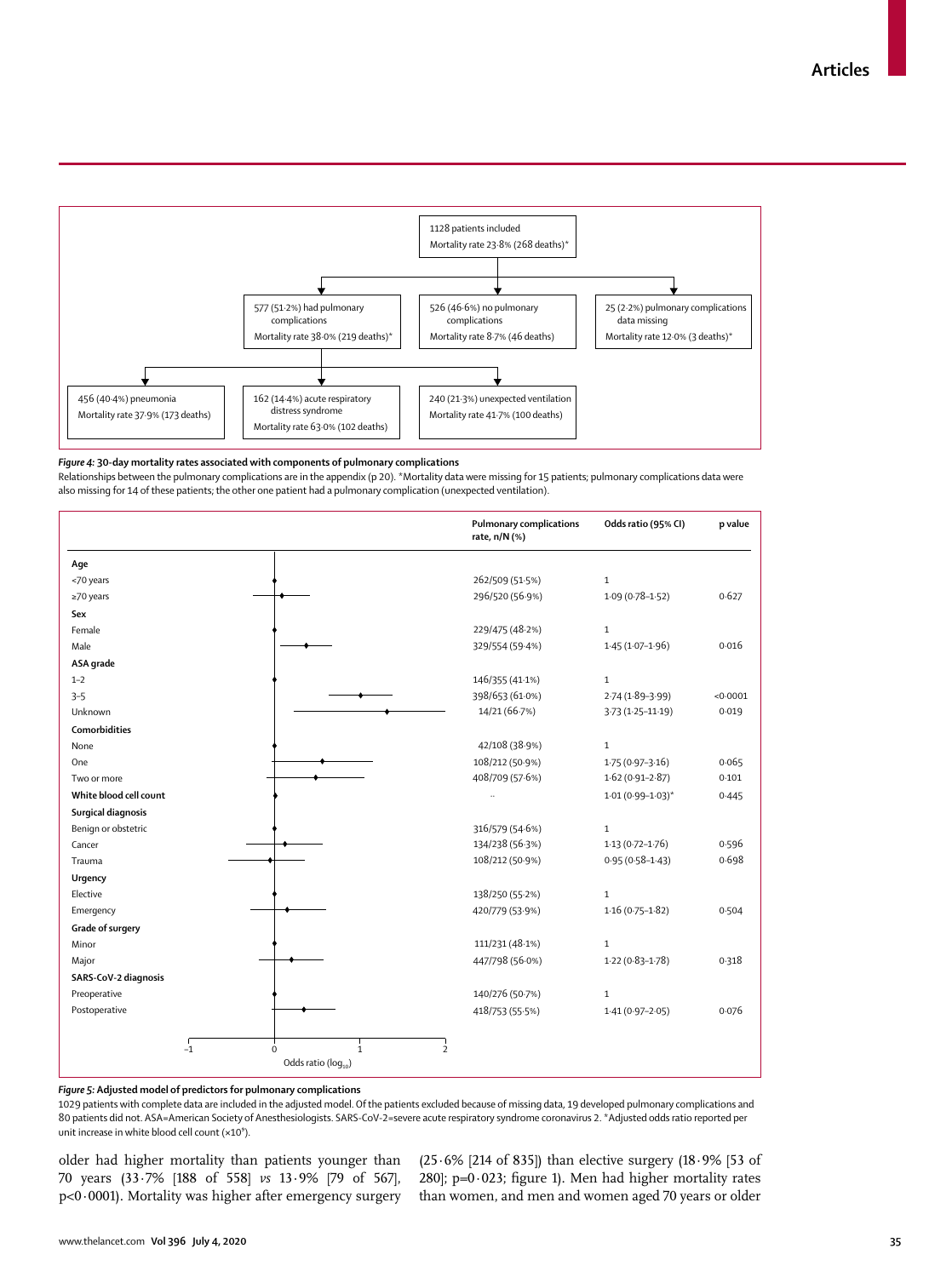had higher rates than those younger than 70 years (figure 2).

In adjusted analyses (figure 3; appendix p 15), predictors of 30-day mortality were male sex (OR 1·75 [95% CI 1·28–2·40], p<0·0001), age 70 years or older versus younger than 70 years  $(2.30 [1.65-3.22], p<0.0001)$ , ASA grades 3–5 versus grades 1–2 (2·35 [1·57–3·53], p<0·0001), malignant versus benign or obstetric diagnosis  $(1.55 \, [1.01 - 2.39], \, p=0.046)$ , emergency versus elective surgery  $(1.67 \, [1.06 - 2.63], \, p=0.026)$ , and major versus minor surgery  $(1.52, [1.01-2.31], p=0.047)$ .

7-day mortality was  $5.2\%$  (59 of 1128; table 4). In adjusted analyses (appendix p 16), having ASA grades 3–5 versus grades 1–2 was associated with increased odds of 7-day mortality (OR 2·52 [95% CI 1·10–5·77], p<0·029), whereas postoperative diagnosis was associated with decreased risk  $(0.25 \, [0.13 - 0.46], \, p < 0.0001)$ .

577 (51·2%) of 1128 patients had at least one pulmonary complication (figure 4): 456 (40·4%) had pneumonia, 240 (21·3%) had unexpected ventilation, and 162 (14·4%) had ARDS. Patients who developed pulmonary complications had a higher 30-day mortality than those who did not (38·0% [219 of 577] versus 8·7% [46 of 526], p<0·0001). Pulmonary complications had occurred in 219 (81·7%) of 268 patients who died. Among patients who developed pulmonary complications, 30-day mortality was highest in those who developed ARDS (102  $[63.0\%]$  of 162). Pulmonary complications were associated with high 30-day mortality rates across elective patients with a postoperative SARS-CoV-2 diagnosis  $(39 \t[28.3\%]$  of 138), emergency patients with a preoperative SARS-CoV-2 diagnosis (53 [39·6%] of 134), and emergency patients with a postoperative SARS-CoV-2 diagnosis  $(125 \t[43.1\%]$  of 290; figure 1). Pulmonary complication rates were similar in patients with laboratory-confirmed and clinically diagnosed SARS-CoV-2 infection (493 [50·9%] of 969 *vs* 32 [47·1%] of 68,  $p=0.543$ ).

In adjusted analyses (figure 5; appendix p 17) pulmonary complications were independently associated with ASA grades 3–5 versus grades 1–2 (2·74 [95% CI 1·89–3·99],  $p < 0.0001$ ).

At 30 days, pulmonary embolism had occurred in 22 (2 $\cdot$ 0%) of 1128 patients. The 30-day mortality rate in patients with pulmonary embolism was similar to that in patients who did not have pulmonary embolism (five [22·7%] of 22 *vs* 263 [23·8%] of 1106, p=0·909).

In a sensitivity analysis including only patients with laboratory-confirmed SARS-CoV-2, the overall 30-day mortality rate was 23·7% (230 of 969), and pulmonary complications occurred in 493 (50·9%) of 969 patients. In adjusted analyses (appendix p 18), predictors of 30-day mortality were consistent with the main analysis: male sex, age 70 years or older, ASA grades 3–5, cancer surgery, and emergency surgery. The only independent predictor for 30-day pulmonary complications was ASA grades 3–5.

In a sensitivity analysis including only patients with preoperatively diagnosed SARS-CoV-2, the overall 30-day mortality rate was  $21.1\%$  (62 of 294), and pulmonary complications occurred in 142 (48·3%) of 294 patients. In adjusted analyses (appendix p 19), predictors of 30-day mortality were male sex and ASA grades 3–5. The only independent predictor for 30-day pulmonary complications was ASA grades 3–5.

### **Discussion**

This study identified that postoperative pulmonary complications occur in half of patients with perioperative SARS-CoV-2 infection and are associated with high mortality. This has direct implications for clinical practice around the world. The increased risks associated with SARS-CoV-2 infection should be balanced against the risks of delaying surgery in individual patients; this study identified men, people aged 70 years or older, those with comorbidities (ASA grades 3–5), those having cancer surgery, and those needing emergency or major surgery as being most vulnerable to adverse outcomes.

Thresholds for surgery during the SARS-CoV-2 pandemic should be higher than during normal practice. Men aged 70 years and over who have emergency or major elective surgery are at particularly high risk of mortality, although minor elective surgery is also associated with higher-than-usual mortality. During SARS-CoV-2 outbreaks, consideration should be given for postponing non-critical procedures and promoting nonoperative treatment to delay or avoid the need for surgery.18

Postoperative outcomes in SARS-CoV-2-infected patients are substantially worse than pre-pandemic baseline rates of pulmonary complications and mortality. The overall 30-day mortality in this study was  $23.8\%$ , and was high across all patient subgroups; all-cause mortality rates were 18·9% in elective patients, 25·6% in emergency patients, 16·3% in patients who had minor surgery, and 26·9% in patients who had major surgery. SARS-CoV-2-infected patients had greater mortality than even the highest-risk subgroups of the UK's NELA. The 2019 NELA report presented 30-day mortality rates of 16·9% in patients with a high preoperative risk of death, 16·8% in patients with an unexpected critical care admission, and 23·4% in frail patients older than 70 years.<sup>19</sup> The mortality rates identified in this study are also higher than those previously reported across international settings; a study across 58 countries, including low-income and middle-income countries, reported a 30-day mortality of 14·9% in the high-risk subgroup who had emergency midline laparotomy.<sup>20</sup> Postoperative mortality rates in SARS-CoV-2-infected patients with postoperative pulmonary complications approach those of the sickest patients with community-acquired COVID-19 who are admitted to intensive care.<sup>21</sup>

Mortality in patients with SARS-CoV-2 was mainly in those who had postoperative pulmonary complications, which was about 50% of patients. This rate is far higher than the pre-pandemic baseline; in the POPULAR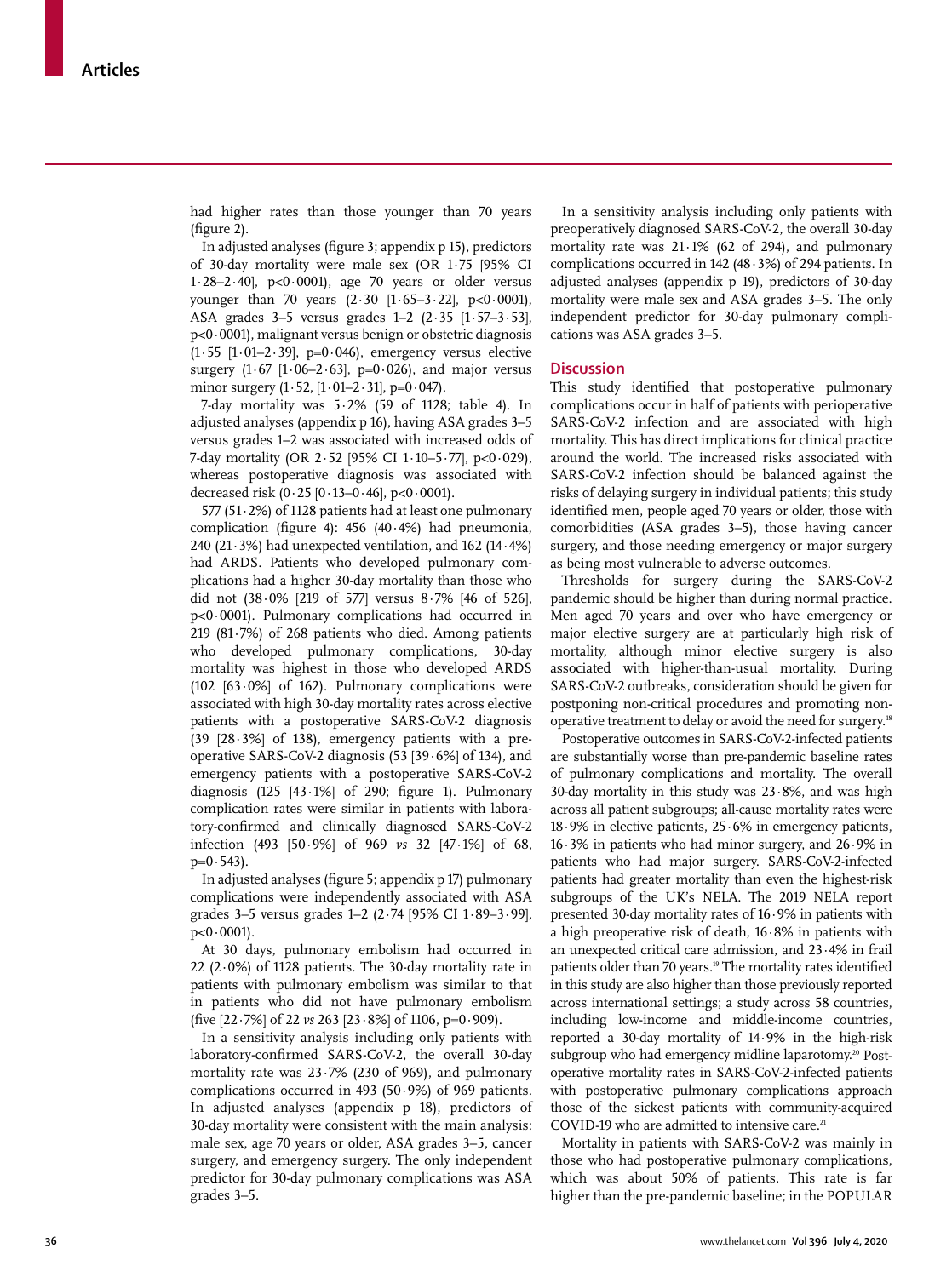multicentre, prospective, observational study of 211 hospitals from 28 European countries in 2014–15, the pulmonary complication rate was 8%.5 In our study, ARDS had the highest mortality rate of the different complications (mortality 63·0%) and occurred much more frequently (20%) than reported in the pre-pandemic African Surgical Outcomes Study  $(0.05\%)$ .<sup>22</sup> In another study of high-risk ASA grade 3 patients undergoing noncardiac surgery in seven US centres, 0·2% developed ARDS, with an overall mortality related to postoperative pulmonary complications of  $2.3\%$ .<sup>23</sup> Even considering differences in the case-mix, the incidence of and mortality associated with pulmonary complications in SARS-CoV-2 infected patients is disproportionately high.

This study has limitations. Protocols for laboratory testing and radiological interpretation were not standardised across participating centres. We describe outcomes in the early phases of the pandemic when routine testing was not available across all sites; setting study inclusion criteria requiring laboratory-confirmed SARS-CoV-2 would have excluded some infected patients. Therefore, patients who did not have a laboratory test or CT scan were eligible for inclusion on the basis of clinical diagnosis. Only a minority of patients  $(6.0%)$  were included on the basis of a clinical diagnosis and these patients had similar clinical outcomes to patients with laboratory-confirmed SARS-CoV-2. The limitations of laboratory testing mean that some infected patients were excluded from the study based on false negative laboratory test results. Future studies need to make recommendations on the role of preoperative testing in patient selection for surgery.

The study included patients having any type of surgery and although this has produced generalisable results, it is possible that in large hospitals investigators might have not identified all patients. To mitigate this, the importance of identifying and enrolling all eligible patients was highlighted in training packages for local site investigators and strategies to support comprehensive patient identification were shared regularly with all sites. Final case ascertainment and data completeness were confirmed with local principal investigators, creating as robust a dataset as possible. As far as we are aware, this is the first international study assessing mortality rates after surgery in patients with SARS-CoV-2 infection, and the first that reaches across all surgical specialties.<sup>24-27</sup> It was not feasible for all participating hospitals, many of which were experiencing significant stress, to collect data on all patients who had surgery during the pandemic period. Consequently, this study's findings should be interpreted with caution because they have been benchmarked against pulmonary complication and mortality rates from high-quality pre-pandemic studies, rather than against contemporaneous non-SARS-CoV-2 infected comparators.

Data were collected in hospitals with ongoing SARS-CoV-2 infection outbreaks, which were predominantly in Europe

and North America at the time of this study. As the pandemic continues, the evidence this study provides will be relevant to countries where large-scale outbreaks might take place in the future. To facilitate rapid study approvals, this study has focused on key outcomes (mortality and pulmonary complications) that can be collected using routine data. To support decision making by patients and surgeons, future studies should collect longer-term and patient-centred outcomes.

When hospitals resume routine surgery, it is likely to be in environments that remain exposed to SARS-CoV-2. In the future, routine preoperative screening for SARS-CoV-2 might be possible with rapid tests that have low false positive rates, but hospital-acquired infection would remain a challenge.12,28 Strategies are urgently required to minimise in-hospital SARS-CoV-2 transmission and mitigate the risk of postoperative pulmonary complications in SARS-CoV-2-infected patients whose surgery cannot be delayed.

#### **Contributors**

The writing group (appendix p 1) contributed to study conception, protocol development, data collection, data interpretation, and critical revision of the manuscript. AB is the guarantor.

#### **Declaration of interests**

We declare no competing interests.

#### **Data sharing**

Data sharing requests will be considered by the management group upon written request to the corresponding author. Deidentified participant data or other prespecified data will be available subject to a written proposal and a signed data sharing agreement.

### **Acknowledgments**

This study was funded by a National Institute for Health Research (NIHR) Global Health Research Unit Grant (NIHR 16.136.79), using UK aid from the UK Government to support global health research; the Association of Coloproctology of Great Britain and Ireland, Bowel and Cancer Research, Bowel Disease Research Foundation; Association of Upper Gastrointestinal Surgeons; British Association of Surgical Oncology; British Gynaecological Cancer Society; European Society of Coloproctology; NIHR Academy; Sarcoma UK; Vascular Society for Great Britain and Ireland; and Yorkshire Cancer Research. The views expressed are those of the authors and not necessarily those of the National Health Service, the NIHR, or the UK Department of Health and Social Care.

#### **References**

- who. WHO announces COVID-19 outbreak a pandemic. March 12, 2020. http://www.euro.who.int/en/health-topics/healthemergencies/coronavirus-covid-19/news/news/2020/3/whoannounces-covid-19-outbreak-a-pandemic (accessed April 19, 2020).
- 2 Horton R. Offline: COVID-19 and the NHS-"a national scandal". *Lancet* 2020; **395:** 1022.
- 3 Besnier E, Tuech JJ, Schwarz L. We asked the experts: Covid-19 outbreak: is there still a place for scheduled surgery? "Reflection from pathophysiological data". *World J Surg* 2020; **44:** 1695–98.
- 4 Huang C, Wang Y, Li X, et al. Clinical features of patients infected with 2019 novel coronavirus in Wuhan, China. *Lancet* 2020; **395:** 497–506.
- 5 Kirmeier E, Eriksson LI, Lewald H, et al. Post-anaesthesia pulmonary complications after use of muscle relaxants (POPULAR): a multicentre, prospective observational study. *Lancet Respir Med* 2019; **7:** 129–40.
- 6 Neto AS, da Costa LGV, Hemmes SNT, et al. The LAS VEGAS risk score for prediction of postoperative pulmonary complications: an observational study. *Eur J Anaesthesiol* 2018; **35:** 691–701.
- Tu RH, Lin JX, Li P, et al. Prognostic significance of postoperative pneumonia after curative resection for patients with gastric cancer. *Cancer Med* 2017; **6:** 2757–65.